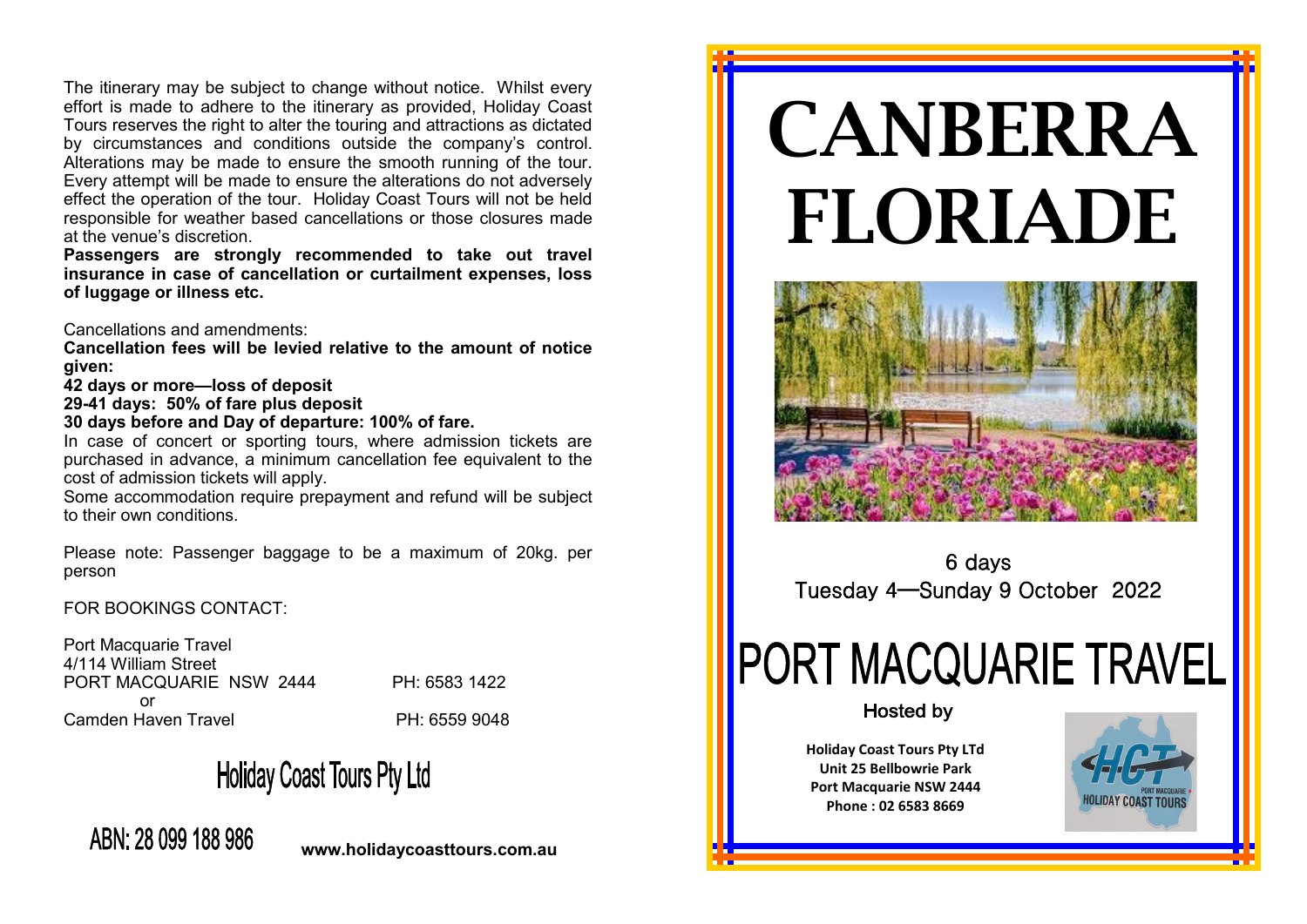#### **Canberra Floriade 6 Day Tuesday 4 October to Sunday 9 October 2022**

Travel the countryside during the most colourful time of the year! Lay your eyes upon the magical Celebration of Spring at the Spring Festival of Flowers. Be enchanted by the countless colours dotted throughout the Floriade Festival and don't forget to count the blooming bulbs at the Tulip Top Gardens. Come along with us and experience the rejuvenation of Spring**!**



### **Day 1: HOME – MITTAGONG Tuesday 4 October 2022 (LD)**

Welcome to your springtime tour, featuring the annual Floriade Festival!

To-day we depart the Port Macquarie Coach terminal at 8.00am . Once we are comfortable in our seats we begin our holiday by heading to Bulahdelah for our morning tea stop from our coach.

After morning tea we will travel down the highway to the Hunter Region Botanic Gardens where we will meet our guide, we will be taken on an interesting botanical walking tour of the gardens before enjoying lunch set amidst the serene gardens. After this pleasant break we continue to Mittagong for our overnight stay. Dinner tonight will be at the Mittagong RSL Club.

#### *TOUR INCLUSIONS:*

- Air conditioned coach travel
- 5 night's motel accommodation
- 3 cooked motel breakfasts & 2 other breakfasts—see below
- 5 motel dinners
- 4 included lunches see below
- Guided Tour of the Hunter Region Botanic Gardens including lunch
- Dinner at Mittagong RSL Club
- Breakfast at Mittagong RSL Club
- Entry to Corbett Gardens Tulip Time Festival
- Entry to Red Cow Farm
- **Entry to Cockington Green Gardens**
- View of Canberra from Black Mountain look out
- Floriade Entry Admission
- Visit to Australian War Memorial including Last Post
- Tour of Parliament House
- Group Entry and lunch at Lanyon Homestead
- Group Entry in to Tulip Top Gardens
- Group entry and lunch at Riversdale & Gardens National Trust
- Dinner at Mittagong RSL Club
- Breakfast at Mittagong RSL Club
- Lunch at East Maitland Bowling Club

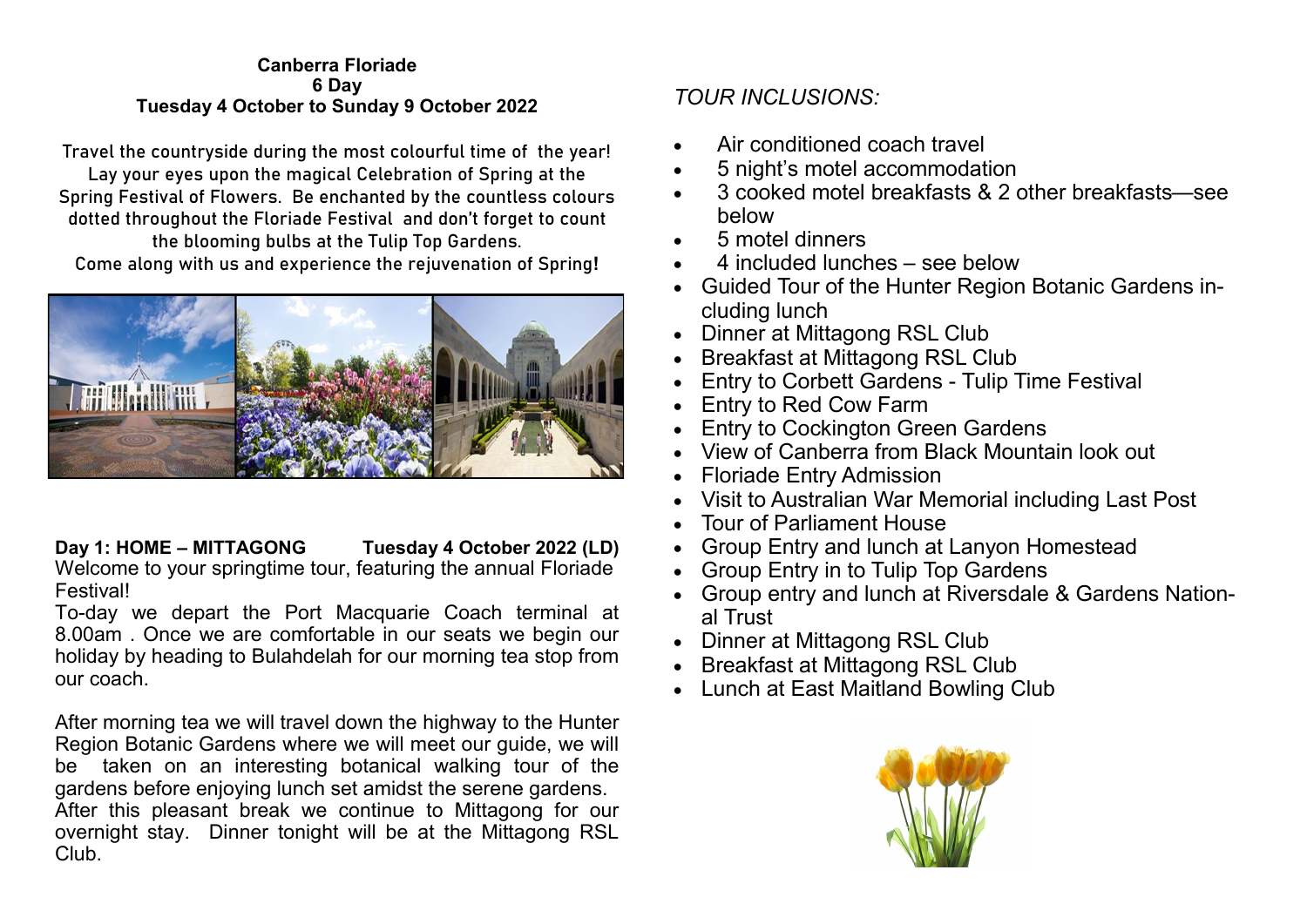#### **Day 6: HOMEWARD BOUND Sun 9 Oct 2022 (BL)**

This morning we wake to our last day on tour and farewell our host City to begin our journey home.

Stopping at the East Maitland Bowling Club for our lunch.

We continue on to Port Macquarie, arriving home with colourful memories of Spring, to share amongst friends over a nice up of tea.

*All itineraries are subject to change due to occasional restrictions in opening times/ days of some attractions, e.g. churches, wineries etc. We cannot be held responsible for any changes due to closures, inclement weather etc. This itinerary is going through a National Park. Please check if you require an Operators Licence to enter the park.*

COST: \$1965.00 per person (based on twin/double share accommodation) Single supplement \$430.00

A deposit of \$250.00 per person is required upon booking with final payment being 20 August 2022

#### *Accommodation - Springs Resort Mittagong RSL Motel (02) 4871 1277*

#### **Day 2: MITTAGONG TO CANBERRA Wed 5 Oct 2022 (BD)**

This morning we make our way into the pretty little village of Bowral and visit **Corbett Gardens,** one of the region's oldest and most beautiful parks. You have time to purchase morning tea or an early lunch while here. Continuing to Moss Vale we visit the **Red Cow Farm Garden**, a dream come true for anyone with a green thumb. Garden lovers can enjoy an amazing choice of gardens including a walled garden, vegetable garden, an orchard and more. Nearing Canberra, we stop at **Cockington Green**, a one 12th scale reproduction of buildings and gardens of a historic English village. Wandering around you'll find thatched cottages, a tiny church, the village green and even Stonehenge. Completing our visit, we then head to our accommodation, settle in for the next three nights.

**3 nights Novotel Canberra PH: (02) 6245 5000** Breakfast and dinner at motel | lunch own arrangement and cost

#### **Day 3: FLORIADE FESTIVAL AND THE LAST POST CEREMONY Thurs 6 Oct 2022 (BD)**

Witness stunning 360-degree views over Canberra and its countryside from the top of Black Mountain before heading to the \*Floriade Festival!

Feel nature's joy of renewal as you wander through the extensive displays of more than a million blossoming bulbs. Revel in an impressive array of inspiring